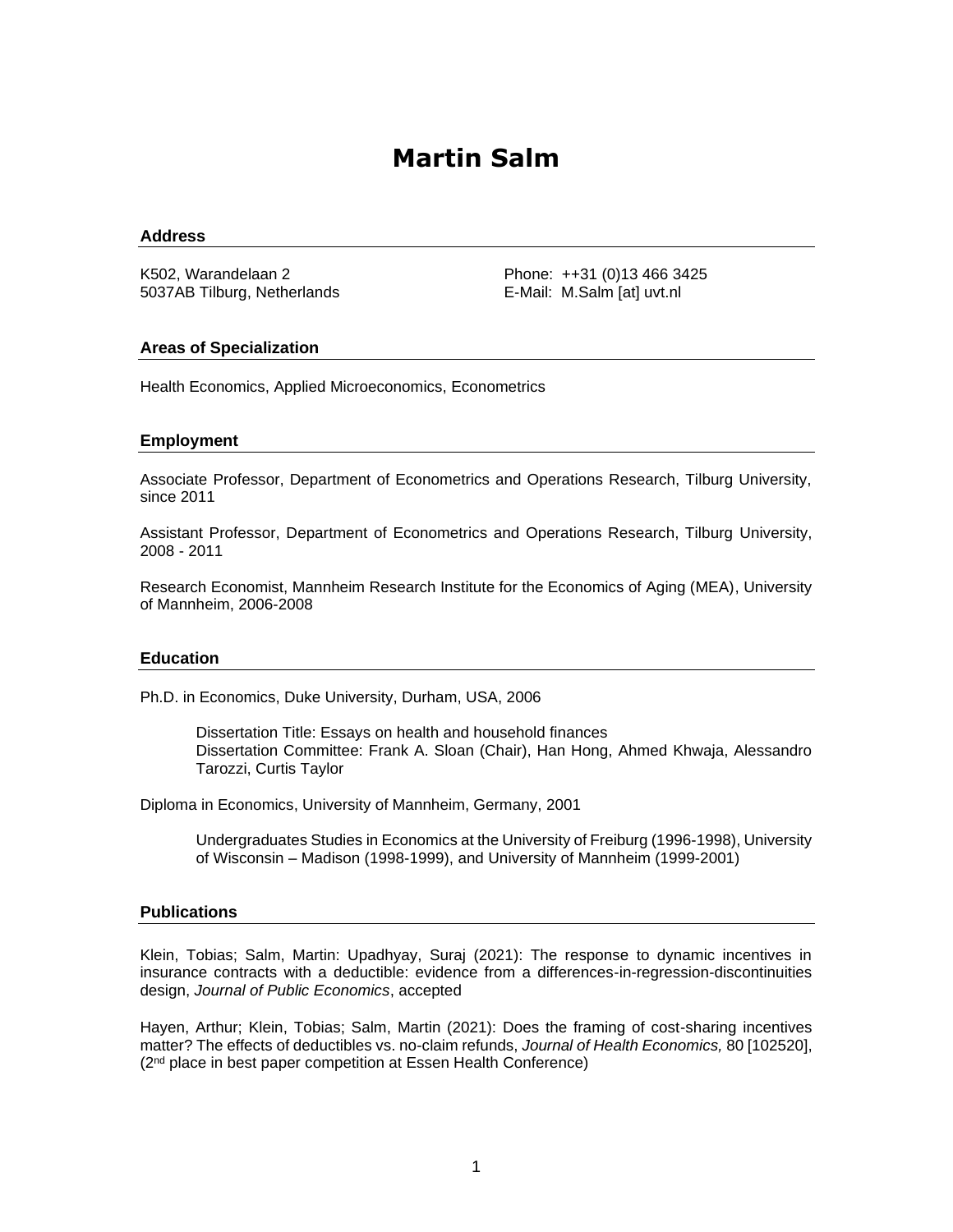Salm, Martin; Vollaard, Ben (2021): The dynamics of crime risk perceptions, *American Law and Economics Review*, 23(2), 520–561

Zhang, Yi; Salm, Martin; van Soest, Arthur (2021): The effect of training on workers' perceived job match quality, *Empirical Economics*, 60, 2477–2498

Salm, Martin; Wübker, Ansgar (2020): Causes of regional variation in Health Care Utilization in Germany, *Journal of Health Economics,* 69, [102271] (Scientific award of the German Health Economics Association)

Salm, Martin; Wübker, Ansgar (2020): Do hospitals react to lower prices by supplying more services? *Health Economics*, 29, 209-220

Huang, Shan; Salm, Martin (2020): The effect of a ban on gender-based pricing on risk selection in the German health insurance market, *Health Economics*, 29, 3-17

Moura, Ana; Salm, Martin; Douven, Rudy; Remmerswaal, Minke (2019): Causes of regional variation in healthcare expenditures in the Netherlands: evidence from movers, *Health Economics,*  28, 1088-1098

Zhang, Yi; Salm, Martin; van Soest, Arthur (2018): The effect of retirement on healthcare utilization: evidence from China, *Journal of Health Economics*, 62, 165-177

Binswanger, Johannes; Salm, Martin (2017): Does everyone use probabilities? The role of cognitive skills, *European Economic Review*, 98, 73-85

Salm, Martin; Schunk, Daniel (2012): The relationship between childhood health, developmental gaps, and parental education: evidence from administrative data, *Journal of the European Economic Association,* 10, 1425-1449

Salm, Martin (2011): The effect of pensions on longevity: evidence from Union Army veterans, *Economic Journal,* 121, 595-619

Khwaja, Ahmed; Picone, Gabriel; Salm, Martin; Trogdon, Justin (2011): A comparison of treatment effects estimators using a structural model of AMI treatment choices and severity of illness information from hospital charts, *Journal of Applied Econometrics,* 26 (5), 825-853.

Jürges, Hendrik; Reinhold, Steffen; Salm, Martin (2011): Does schooling improve your health? *Economics of Education Review,* 30, 862-87

Salm, Martin (2010): Subjective mortality expectations and consumption behaviours among the elderly, *Canadian Journal of Economics*, 43 (3), 1040-1057

Sloan, Frank; Ayyagari, Padmaja; Salm, Martin; Grossman, Daniel (2010): The longevity gap between black and white men in the U.S. at the beginning and end of the 20<sup>th</sup> century, *American Journal of Public Health,* 100 (1), 357-363

Salm, Martin (2009): Does job loss cause ill health? *Health Economics,* 18, 1075-1089.

Salm, Martin; Schunk, Daniel (2008): Child health disparities, socio-economic status and school enrolment decisions, *Advances in Health Economics and Health Services Research*, 20, 271-288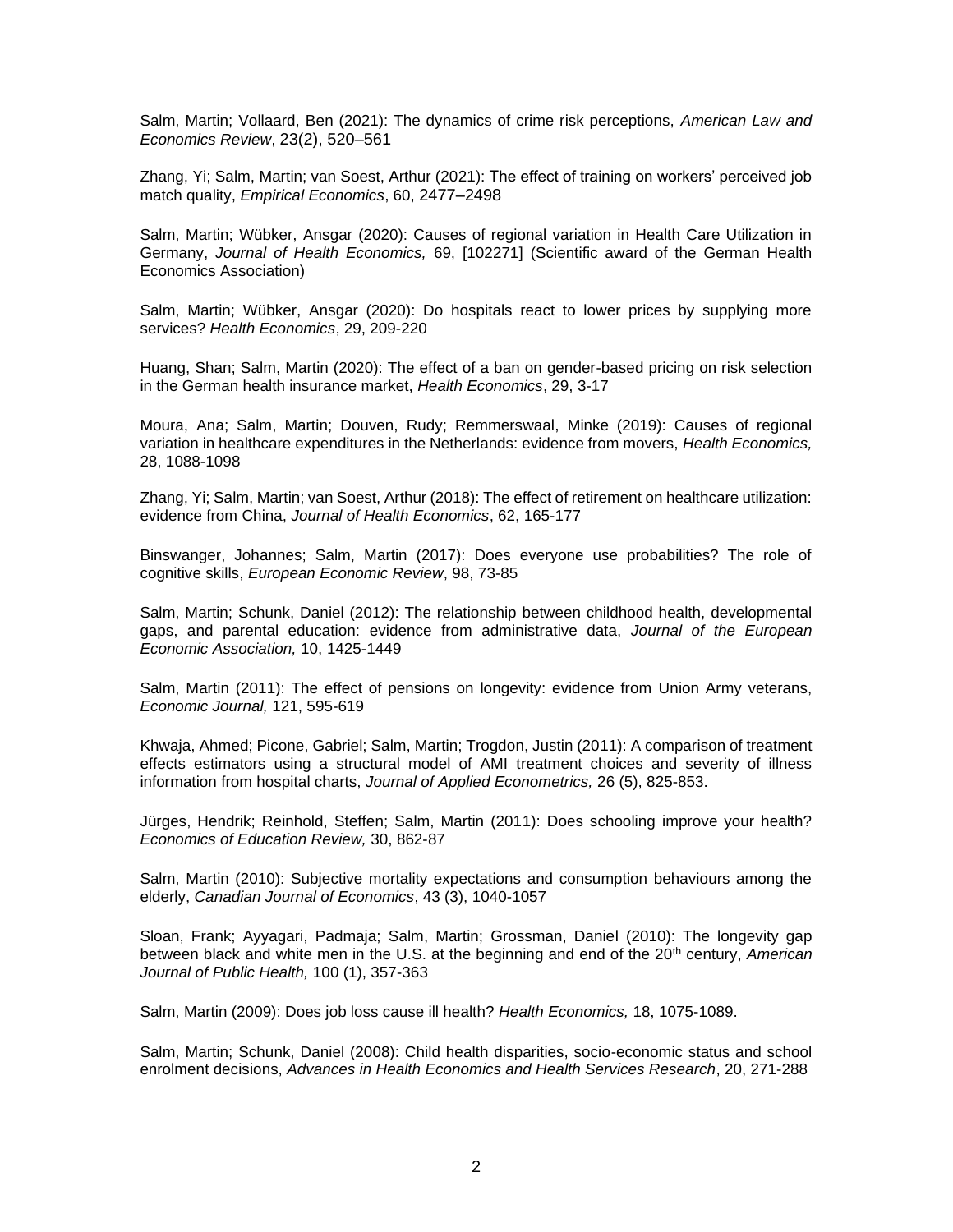Fang, Hanming; Keane, Michael; Khwaja, Ahmed; Salm, Martin; Silverman, Dan (2007): Testing the mechanisms of structural models: the case of the Mickey Mantle effect, *American Economic Review (Papers and Proceedings),* 97 (2), 53-59

Ayyagari, Padmaja; Salm, Martin; Sloan, Frank (2007): The effects of diagnosed dementia on Medicare and Medicaid program payments, *Inquiry*, 44 (4), 481-494

Salm, Martin; Belsky, Daniel; Sloan, Frank (2006): Trends in costs of major eye diseases to Medicare, 1991-2000, *American Journal of Ophthalmology*, 142 (6), 976-982

Khwaja, Ahmed; Sloan, Frank; Salm, Martin (2006): Evidence on preferences and subjective beliefs of risk takers: the case of smokers, *International Journal of Industrial Organization*, 24 (4), 667-682 (Paul Geroski prize for best article published in International Journal of Industrial Organization*)*

#### **Policy Paper**

Huang, Shan; Salm, Martin (2020): Unisex-Regelung verringerte Geschlechterlücke beim Wechsel zur privaten Krankenversicherung, *DIW Wochenbericht,* 44 / 2020, 829-835.

#### **Working Papers**

Klein, Tobias; Salm, Martin: Upadhyay, Suraj (2022): Tradeoffs in health insurance design: the effect of different cost-sharing schemes on spending, risk, and redistribution

Kulshrestha, Shobhit; Salm, Martin; Wübker, Ansgar (2022): Does internal migration increase regional variation in healthcare costs and needs?

Salm, Martin; Siflinger, Bettina; Xie, Mingjia (2021): The effect of retirement on mental health: indirect treatment effects and causal mediation

Salm, Martin; Wübker, Ansgar (2022): Do higher hospital reimbursement prices improve quality of care?

#### **Teaching Experience**

Econometrics for Policy Analysis (Tilburg University, Undergraduate), Spring 2022

Econometrics 2 (Tilburg University, Graduate), since Spring 2012

Empirical Research Methods in Business (Tilburg University, Graduate), since Fall 2013

Health Economics (Tilburg University, Graduate), since Fall 2013

Improving Society Lab (Tilburg University, Undergraduate), since Spring 2018

Microeconometrics (Tilburg University, Graduate), Fall 2008 – Fall 2020

Econometrics 1 (Tilburg University, Graduate), Fall 2011, Fall 2012

Quantitative research in pensions and retirement economics (Tilburg University, Graduate), Fall 2009 - Fall 2012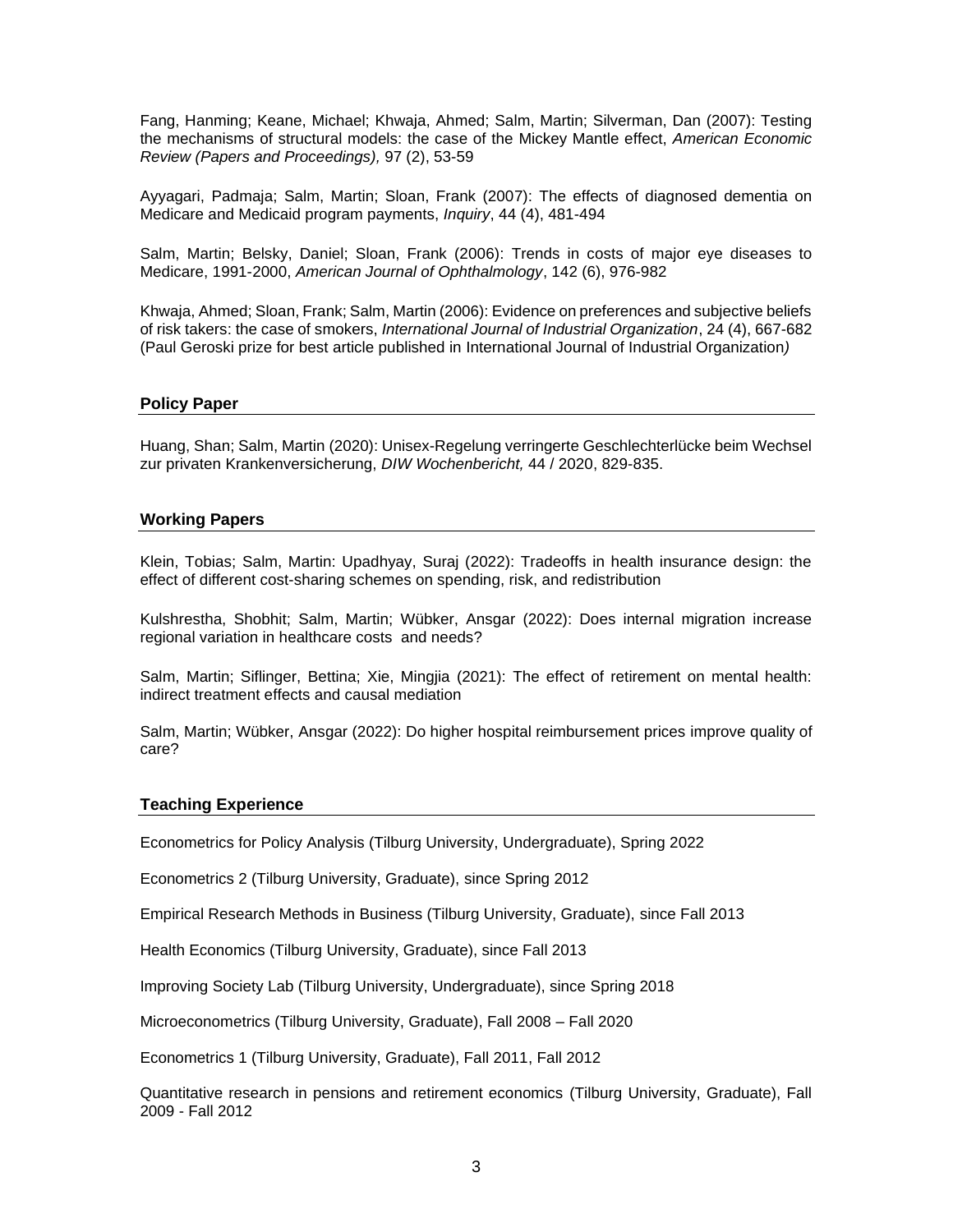Econometric Methods (Tilburg University, Undergraduate), Fall 2008

Principles of Economics (Econ 51D, Duke University, Undergraduate), Summer 2003

University Teaching Qualification (BKO), 2018

#### **Thesis Supervision**

## **Current Ph.D. Students:**

Suraj Upadhyay (joint with Tobias Klein) Mingjia Xie (joint with Bettina Siflinger) Antonio de Araujo Laplana (joint with David Schindler) Shobhit Kulshrestha

# **Graduated Ph.D. Students:**

Carlos Sandoval Moreno (Ph.D. in 2019, joint with Arthur van Soest) Yi Zhang (Ph.D. in 2020, joint with Arthur van Soest) Ana Moura (Ph.D. in 2021, joint with Jan Boone)

#### **Dissertation Committee Member:**

Luc Bisonnette (Tilburg University, 2012) Tunga Kantarci (Tilburg University, 2012) Grone Kristofferesen (Aarhus University, 2013) Michael Ingenhaag (University of Lausanne, 2013) Daniel Kemptner (Free University Berlin, 2013) Bram Wouterse (Tilburg University, 2013) Jochem de Bresser (Tilburg University, 2013) Anton Nielsson (Lund University, 2014) Ying Yang (Tilburg University, 2014) Geng Niu (Tilburg University, 2014) Noelia Bernal (Tilburg University, 2014) Ruixin Wang (Tilburg University, 2015) Lei Shu (Tilburg University, 2016) Yuxin Yao (Tilburg University, 2017) Shuai Chen (Tilburg University, 2019) Lei Lei (Tilburg University, 2020)

## **Presentations**

- 2022 Netspar Pension Day (discussant)
- 2021 Netspar Pension Day (discussant), Conference of the German Health Economics Association, German Actuary Association (invited talk). Essen Health Conference (discussant), University of Duisburg-Essen
- 2020 Lola Health Economics Study Group, Essen Health Conference, University of Wuppertal
- 2019 Ministry of Health, Welfare, and Sports in The Hague, Conference of the German Health Economics Association in Augsburg, Essen Health Conference, European Workshop on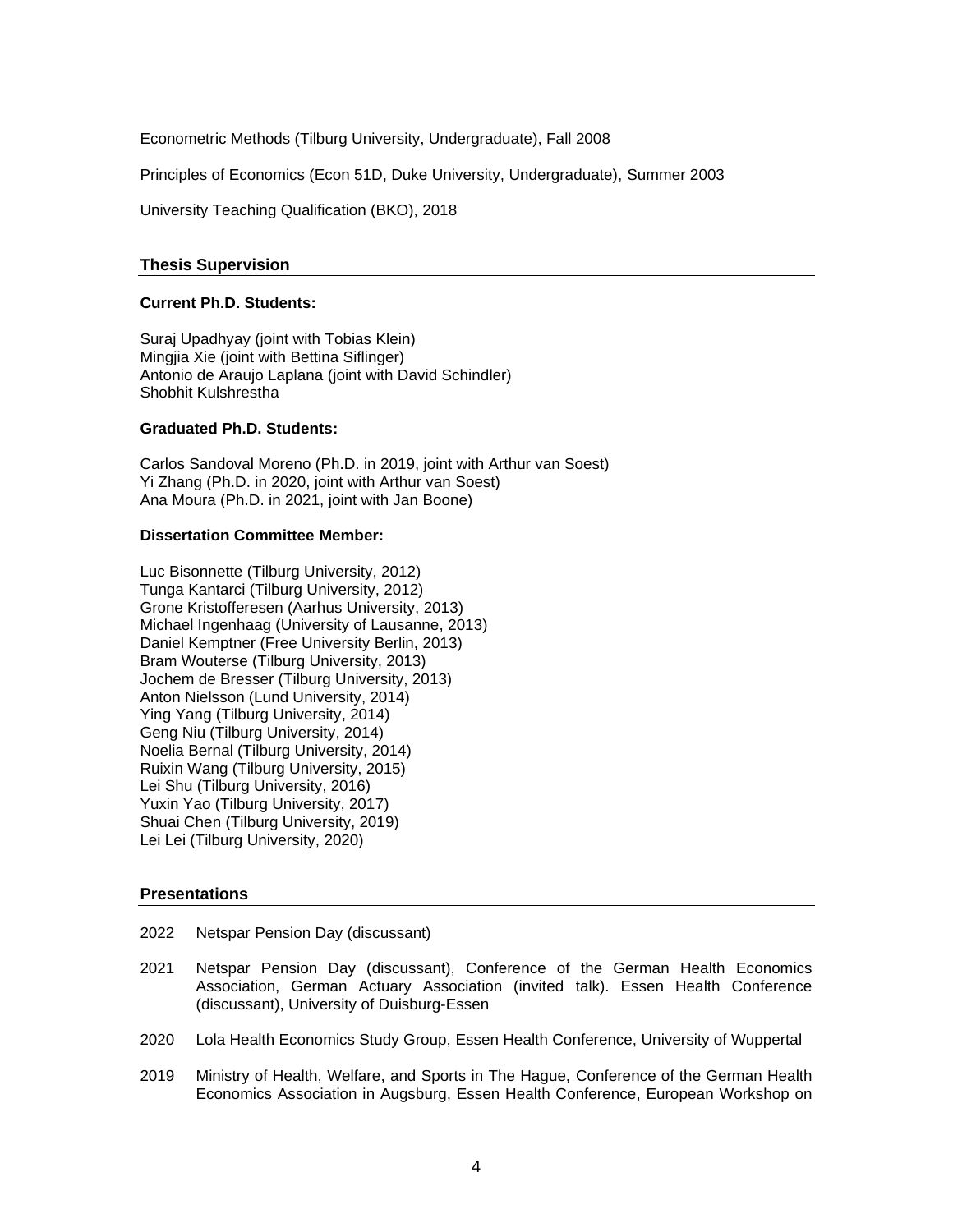Econometrics and Health Economics in Leuven, Gesundheitsökonomischer Ausschuss in **Munich** 

- 2018 University of Lausanne, ASHE conference in Atlanta, American European Health Economics Study Group in Boston, University of Trier, EUHEA Conference in Maastricht, European Workshop on Econometrics and Health Economics in Groningen, Behavioral Insurance Workshop in Munich
- 2017 Rotterdam University, Workshop on Health Economics and Health Policy in Heidelberg, MEA conference at Ringsberg Castle, Lola Health Economics Study Group conference in Rotterdam, Tilburg University, IHEA Congress in Boston, Gesundheitsökonomischer Ausschuss in Linz, ETH Zurich
- 2016 Conference of the German Health Economics Association in Berlin, University of Hamburg, Conference on New Empirical Developments in Health and Labor Markets in Leuven, ASHE conference in Philadelphia, IAREP/SABE Conference in Wageningen, EUHEA Conference in Hamburg, University of Lucerne, Gesundheitsökonomischer Ausschuss in Stuttgart, Symposium RIVM/Celsus in The Hague, Health Policy Workshop in The Hague, Bochum University
- 2015 University of Erlangen-Nurnberg, German Network of Young Microeconometricans Meeting in Mannheim. Workshop on Applied Microeconomics in Odense, Conference on Health, Education and Skills in Essen, MPI Bonn, Institute for Social Studies in The Hague, IHEA Congress in Milan
- 2014 Conference on Health Economics and Policy in Grindelwald, Royal Economic Society Conference in Manchester, ASHE conference in Los Angeles, Gesundheitsoekonomischer Ausschuss in Heidelberg, Groningen University
- 2013 Netspar Pension Day in Amsterdam, Netspar Workshop on "Mortality Dynamics and their Economic Consequences" in Amsterdam, Aarhus University, Conference on "The Economics of Disease" in Darmstadt, Bochum University, DIW Berlin, Essen University
- 2012 Conference on Health Economics and Policy in Grindelwald, Royal Holloway University, University of Mainz, IEMS Seminar at University of Lausanne, ASHE conference in Minneapolis (poster presentation), Tilburg University, CPB
- 2011 University of Mannheim, University of Trier, LMU Munich
- 2010 Royal Economic Society Conference in Guildford, Maastricht University, Yale University School of Public Health, ASHE Conference at Cornell, Netspar Workshop on "health and income, work and care across the life cycle" in Amsterdam, Groningen University
- 2009 BeNa Seminar in Berlin
- 2008 Tilburg University, University of Aachen, ASHE Conference at Duke, European Workshop on Econometrics and Health Economics in Coimbra, Erasmus University Rotterdam
- 2007 IHEA Congress in Copenhagen, EEA Conference in Budapest, RAND Conference on Subjective Probabilities in Jackson, Tinbergen Institute in Amsterdam, Verein für Socialpolitik Conference in Munich, MPI Bonn
- 2006 Baylor University, University of North Carolina Greensboro, HEC Lausanne, University of Mannheim, Netspar Workshop on "microeconomics of aging" in Utrecht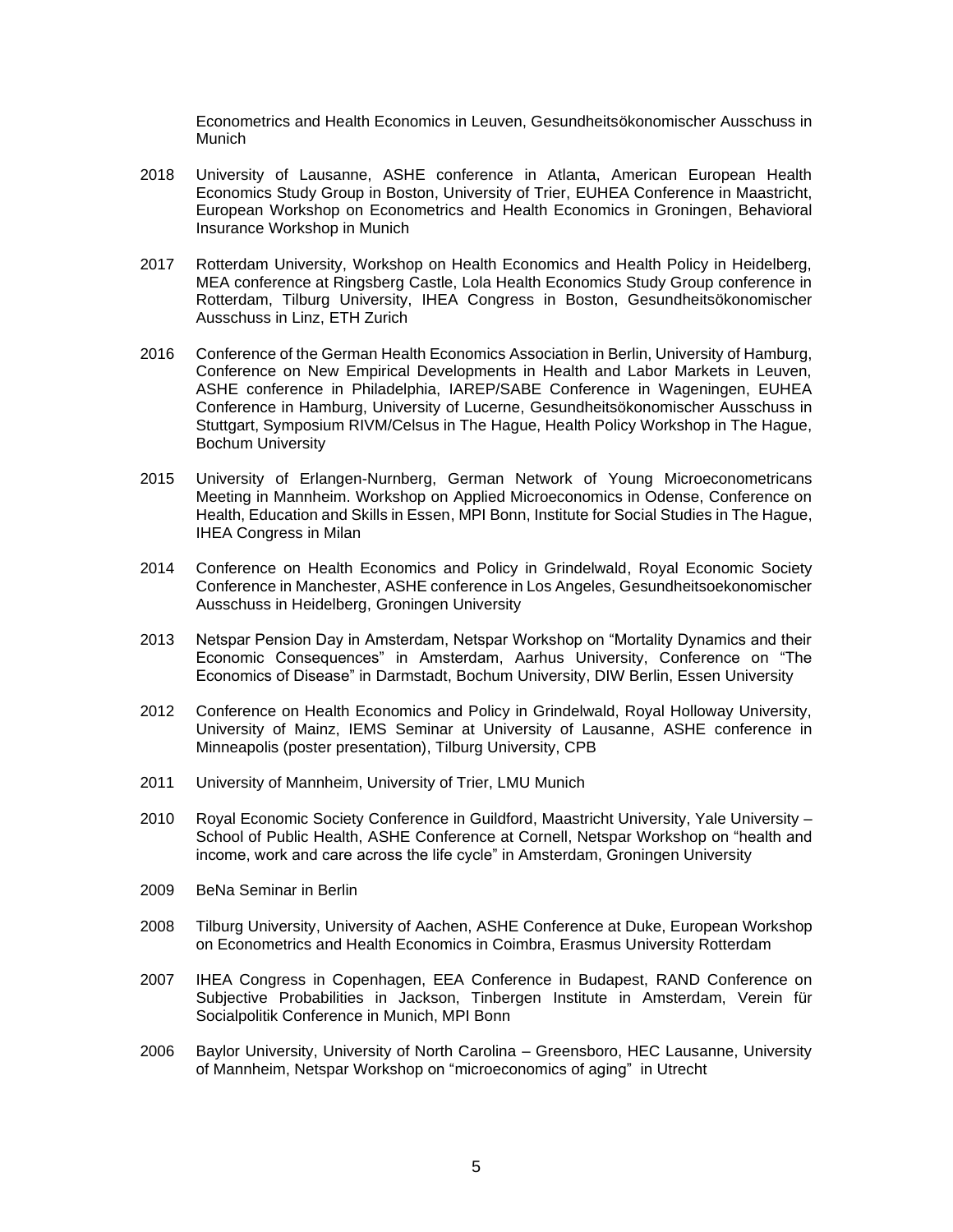2005 IHEA Congress in Barcelona, Duke University, University of Connecticut, Triangle Health Economics Seminar at University of North Carolina – Chapel Hill

# **Refereeing**

*American Economic Review, American Journal of Health Economics, Canadian Journal of Economics, Canadian Public Policy, Contemporary Economic Policy, De Economist, Economics of Education Review, Economic Inquiry, Economic Journal, Econometrics Journal, Empirical Economics, European Journal of Health Economics, Health Economics, International Economic Review, Journal of Applied Econometrics, Journal of Business and Economic Statistics, Journal of Economic Behavior and Organization, Journal of Economics and Statistics, Journal of Health Economics, Journal of Human Resources, Journal of Population Economics, Journal of Public Economics, Journal of the Royal Statistical Society Series A, Labour Economics, Management Science, Research in Labor Economics, Scandinavian Journal of Economics, Social Science and Medicine, Southern Economic Journal, The B.E. Journal of Economic Analysis & Policy* 

## **Affiliations**

Member of the Health Economics Committee of the German Economic Association, since 2014

Guest Researcher, RWI – Leibniz Institute for Economic Research (RWI Essen), since 2014

Visiting Professor, IEMS, University of Lausanne, April - May 2012

Fellow, Munich Center for the Economics of Aging (MEA), since 2011

Research Fellow, Network for Study of Pensions, Aging, and Retirement (Netspar), 2009-2018 and since 2021

Research Fellow, Institute for the Study of Labor (IZA Bonn), since 2009 (Research Affiliate from 2006-2009)

Visiting Researcher, Free University Amsterdam, January - April 2008

# **Other Professional Activities**

Member of Scientific Committee, Essen Health Conference, since 2020

PhD Counselor (Tilburg School of Economics and Management), since 2018

Assurance of Assessment Committee (Tilburg School of Economics and Management), since Fall 2018

Master Thesis Coordinator Econometrics and Mathematical Economics, since 2017

Research Coordinator Econometrics, CentER, Tilburg University, 2013 – 2017

Education Coordinator Econometrics, CentER Graduate School, Tilburg University, 2012-2017

Member University Council for Faction "Tilburg University International", 2014 -2016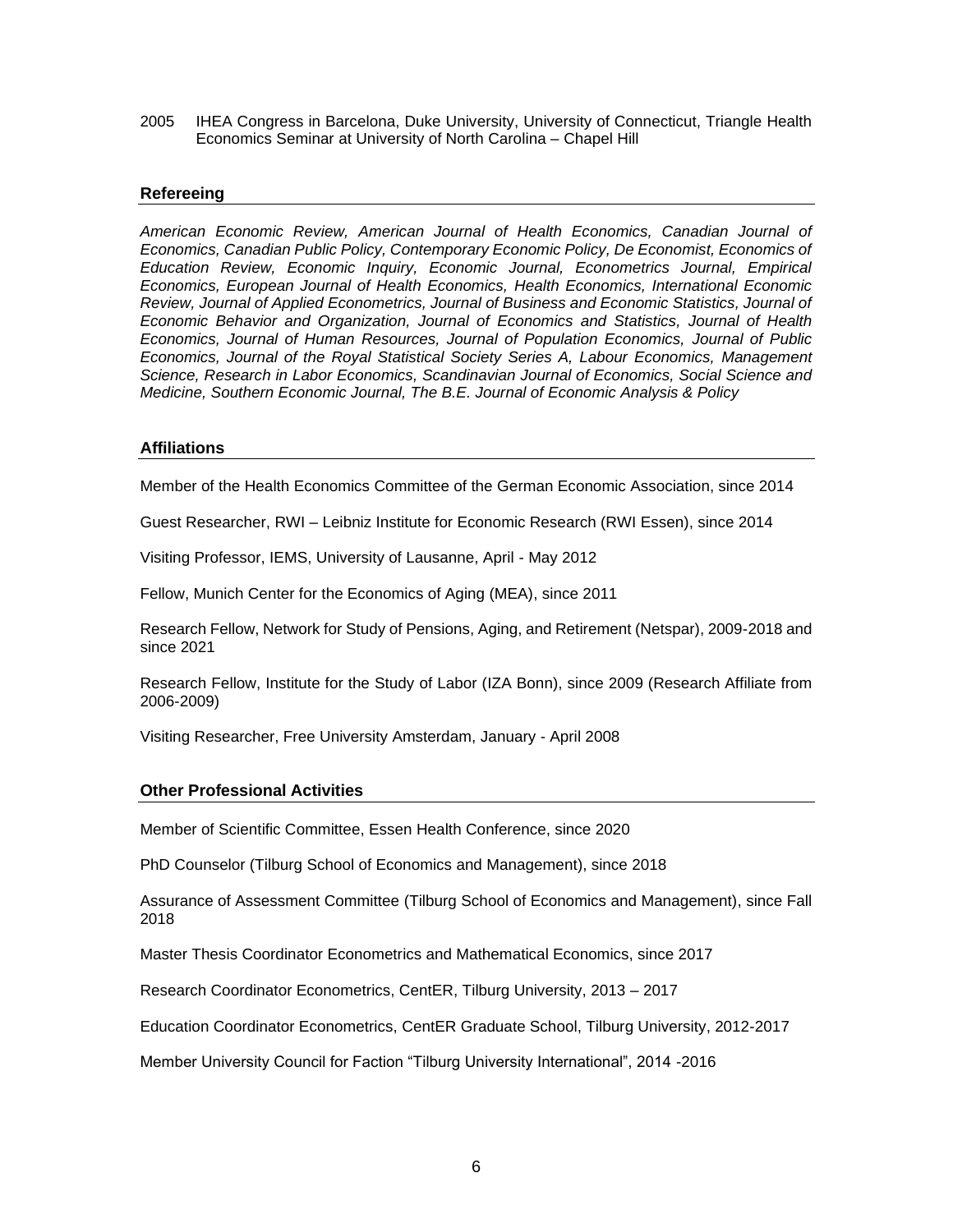Coordinator (with Carsten Trenkler and Steffen Reinhold), Applied Economics and Econometrics Seminar, University of Mannheim, Fall 2007 and Spring 2008

## **Research Grants**

Health-care challenges in regions with declining and ageing populations (Speaker is Ansgar Wübker, my role is leader of a sub-project), Leibniz Science Campus Ruhr, 2020-2024, Euro 900,000

Health-care challenges in regions with declining and ageing populations (Speaker is Ansgar Wübker, my role is leader of a sub-project), Leibniz Science Campus Ruhr, 2016-2020, Euro 1,200,000

Patient cost sharing and medical care use (with Arthur Hayen und Tobias Klein), Rijksinstituut voor Volksgezonheid en Milieu (RIVM), 2015-2107, Euro 345,000

How do hospitals respond to price changes? (with Ansgar Wübker), Thyssen Foundation, 2015 – 2017, Euro 100,000

Research on burglary prevention (with Ben Vollaard), Centrum voor Criminaliteitspreventie en Veiligheid (CCV), 2014, Euro 16,500.

"Samen sterk", Scientific consulting for a project on integrated care (with Arthur Hayen and Tobias Klein), Menzis (health insurer), 2013 – 2014, Euro 5,500

#### **Fellowships and Awards**

Publication Award of Friends and Supporters of RWI 2020, 3. Place (with Ansgar Wübker)

Scientific award of the German Health Economics Association 2019 ("Wissenschaftspreis der deutschen Gesellschaft für Gesundheitsökonomie") for "Causes of regional variation in Health Care Utilization in Germany" (with Ansgar Wübker*)*

2nd place in the best paper competition of the Essen Health Conference 2019 for "Does the framing of patient cost-sharing matter? The effects of deductibles vs. no-claim refunds" (with Arthur Hayen and Tobias Klein)

Award for "Best lecturer in the CentER graduate program in economics in the academic year 2017- 2018", TISEM, Tilburg University

Award for "Best master lecturer" in 2018, Asset Econometrics (student association)

Excellent Teacher Award, TISEM, Tilburg University, 2018

"The Paul Geroski Best Article Prize" for best article published in the *International Journal of Industrial Organization* ["Evidence on preferences and subjective beliefs of risk takers: The case of smokers" with Ahmed Khwaja and Frank Sloan], 2007

Top Teaching Assistant Award (based on student evaluations), Department of Economics, Duke University, Fall 2002 and Spring 2003

Henry Grabowski and William Yohe Fellowship, Duke University, 2001 - 2002